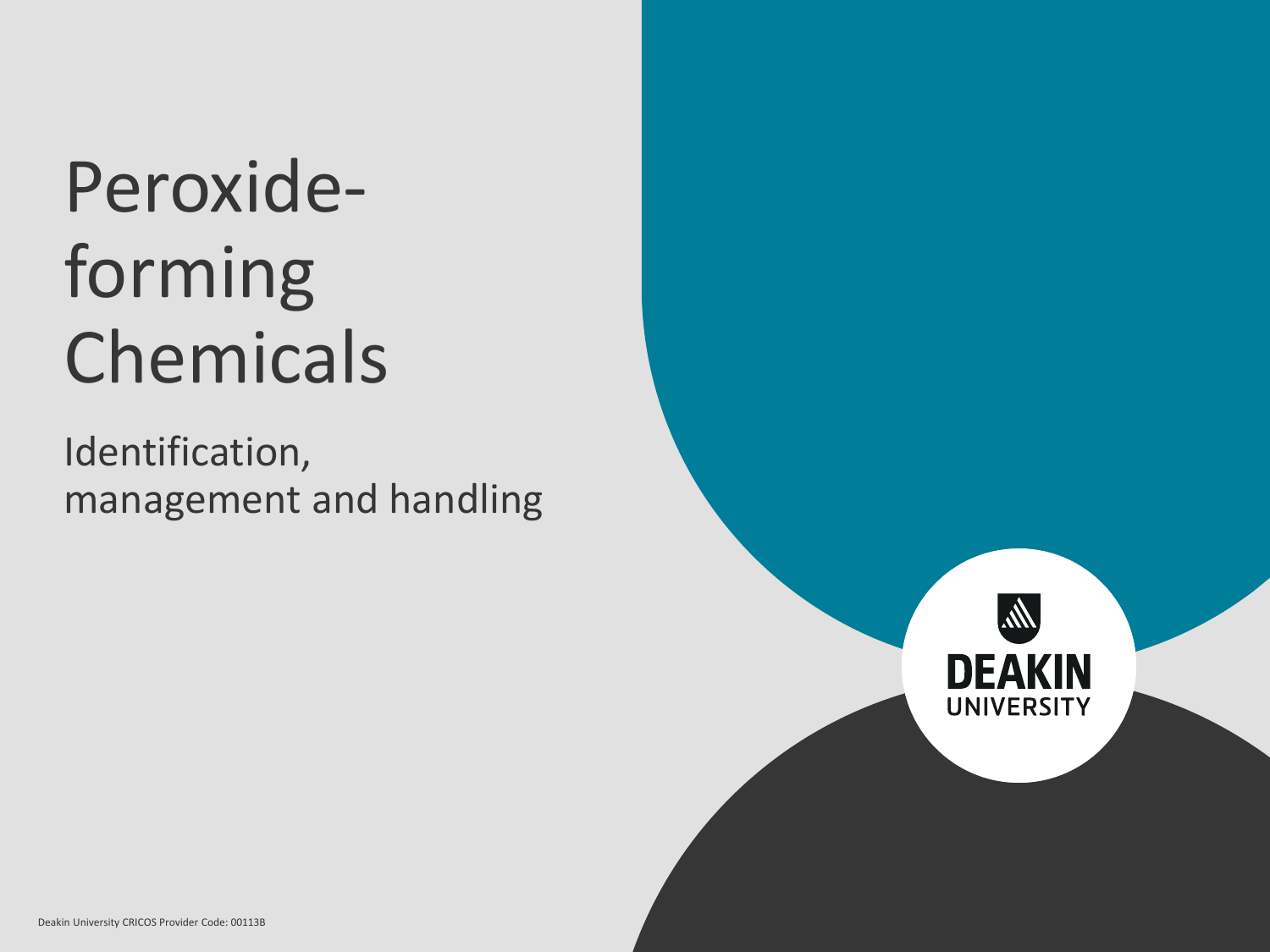### **What are Peroxides?**



- Chemicals that can react with oxygen
- A compound containing an oxygen-oxygen single bond
- They are useful catalysts



#### **HYDROGEN PEROXIDE**

## **BUT – Peroxides can be EXPLOSIVE!!!**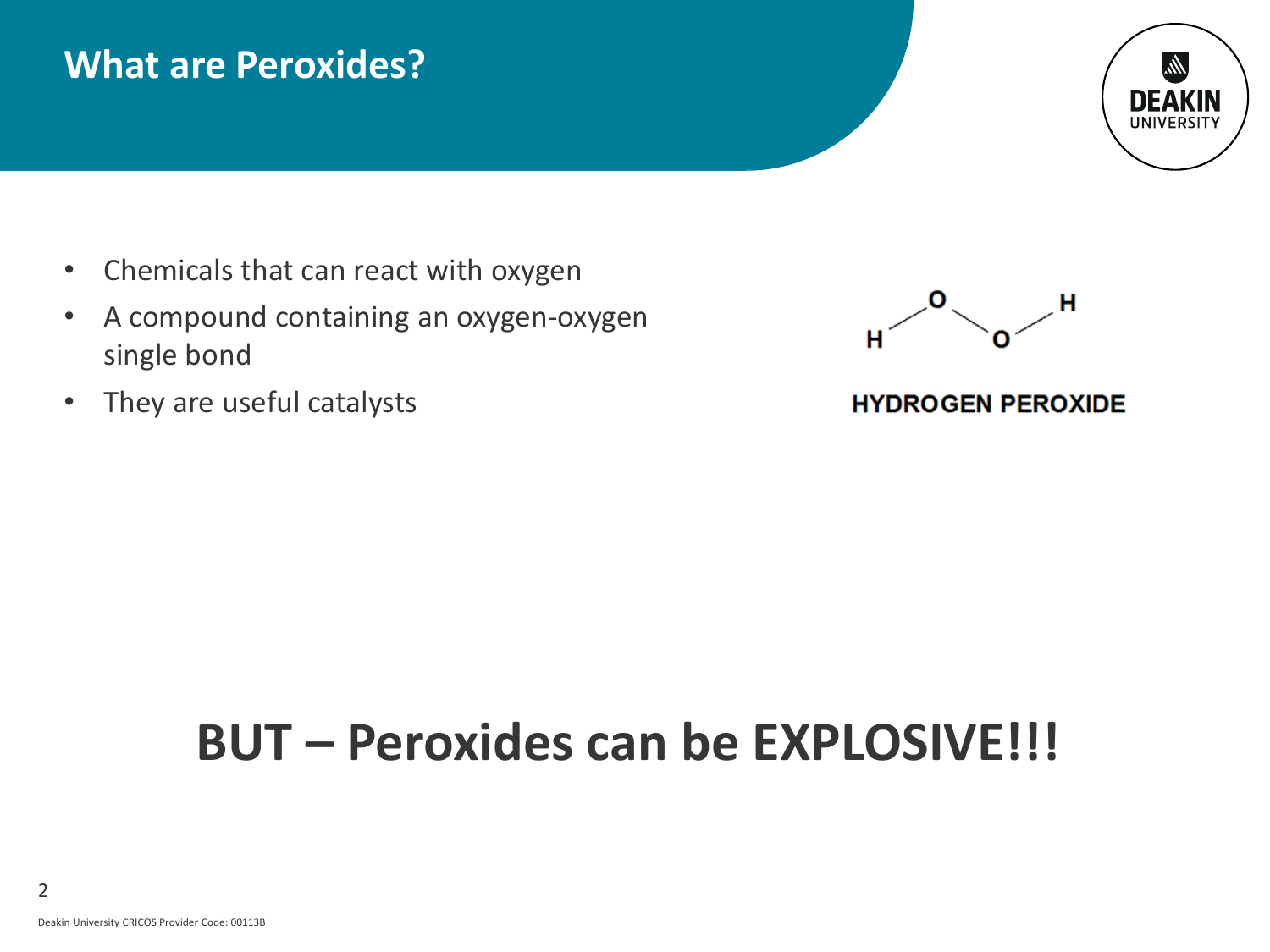## **Classes of Peroxides**



- Severe Peroxide Hazard (Group 1)
	- − Becomes explosive when exposed to water in the air
	- − Order in small amounts and dispose of 3 months after opening
- Concentration Hazard
	- − Become explosive upon concentration (evaporation, distillation)
- Shock and Heat Sensitive
	- − Become explosive when exposed to shock or heat
- Potential Peroxide-forming chemicals
	- − Have the potential to become explosive
	- − Dispose of 12 months after opening or conduct 6-monthly peroxide tests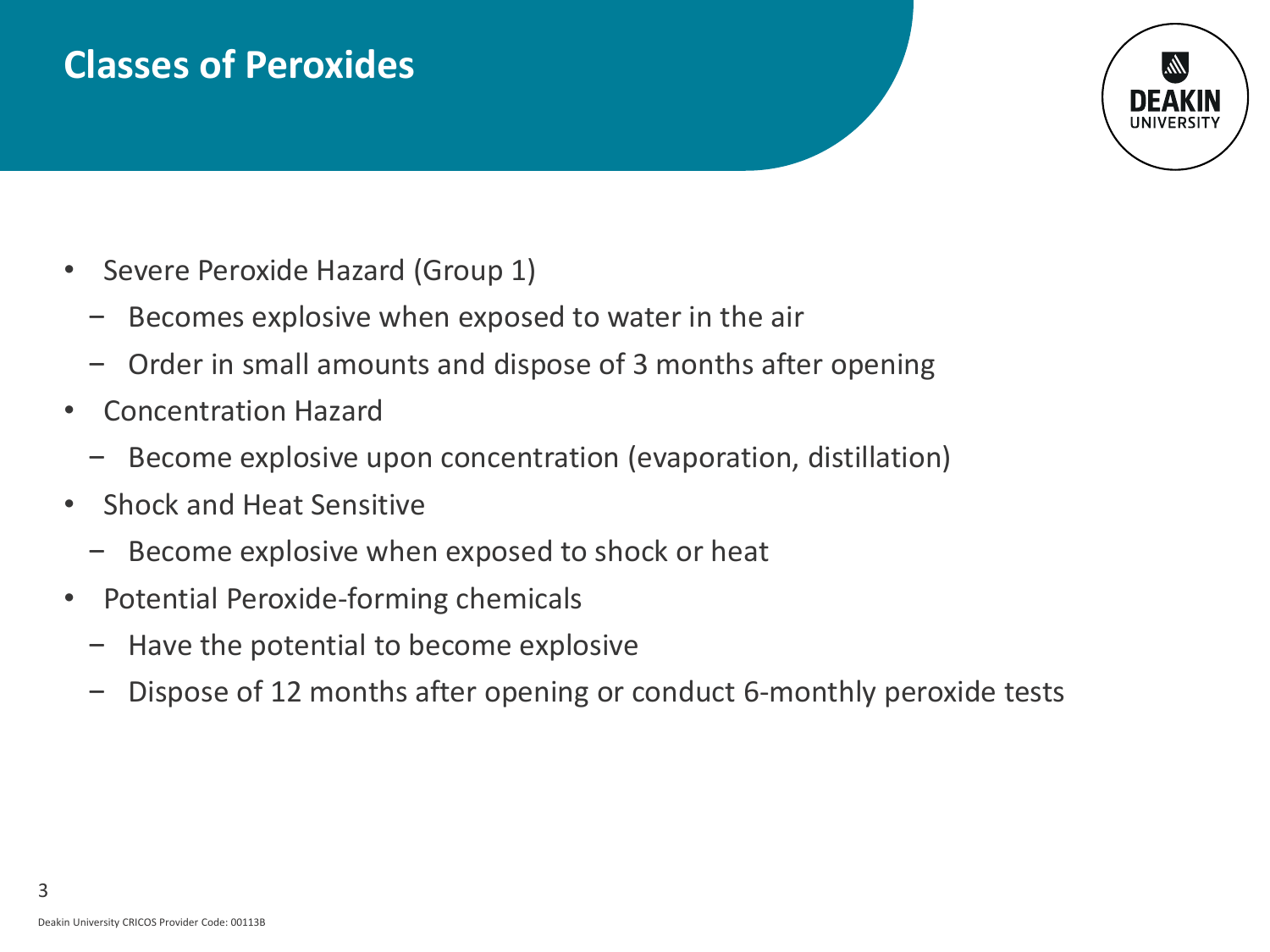## **What to look for**



- Precipitate formations are dangerous and warn of peroxide formation
	- − Crystals
	- − Cloudiness
	- − String-like formations
	- − Stratification
- **DO NOT PICK UP OR SHAKE** bottles containing potential peroxide-forming chemicals

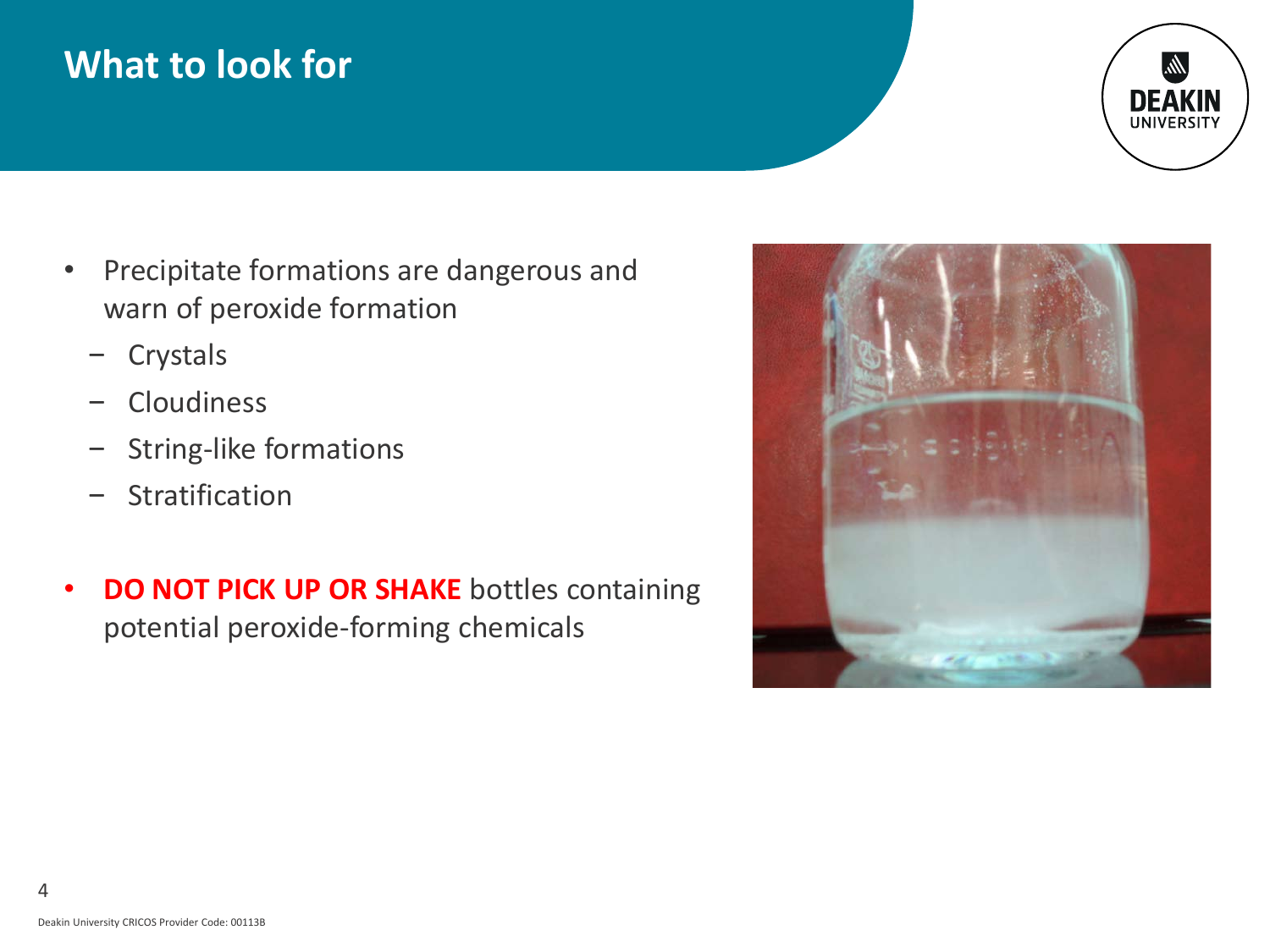### **What can happen**







This bottle is **Isopropyl ether**  formed crystallised peroxide while sitting on a shelf

Safe detonation resulted in a crater in the ground approximately 1m wide and 50cm deep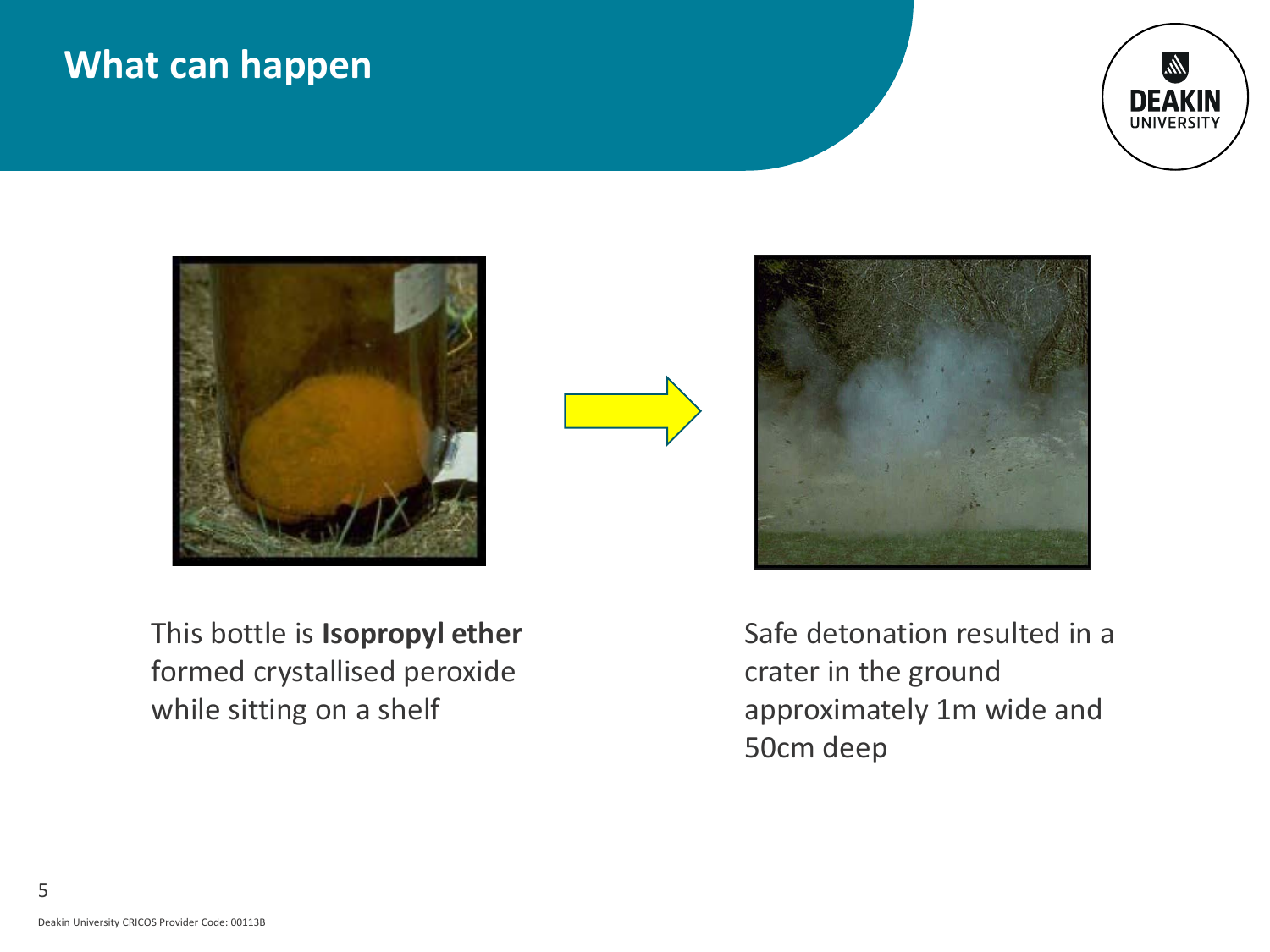## **If you suspect Peroxide formation**

- Inspect the contents of bottles prior to opening. Check the bottom of the bottle and around the lid
- If crystals have formed **DO NOT OPEN**
- The friction of opening this bottle will detonate the peroxide crystals
- **The result could be an explosion and serious injury**



UNIVERSIT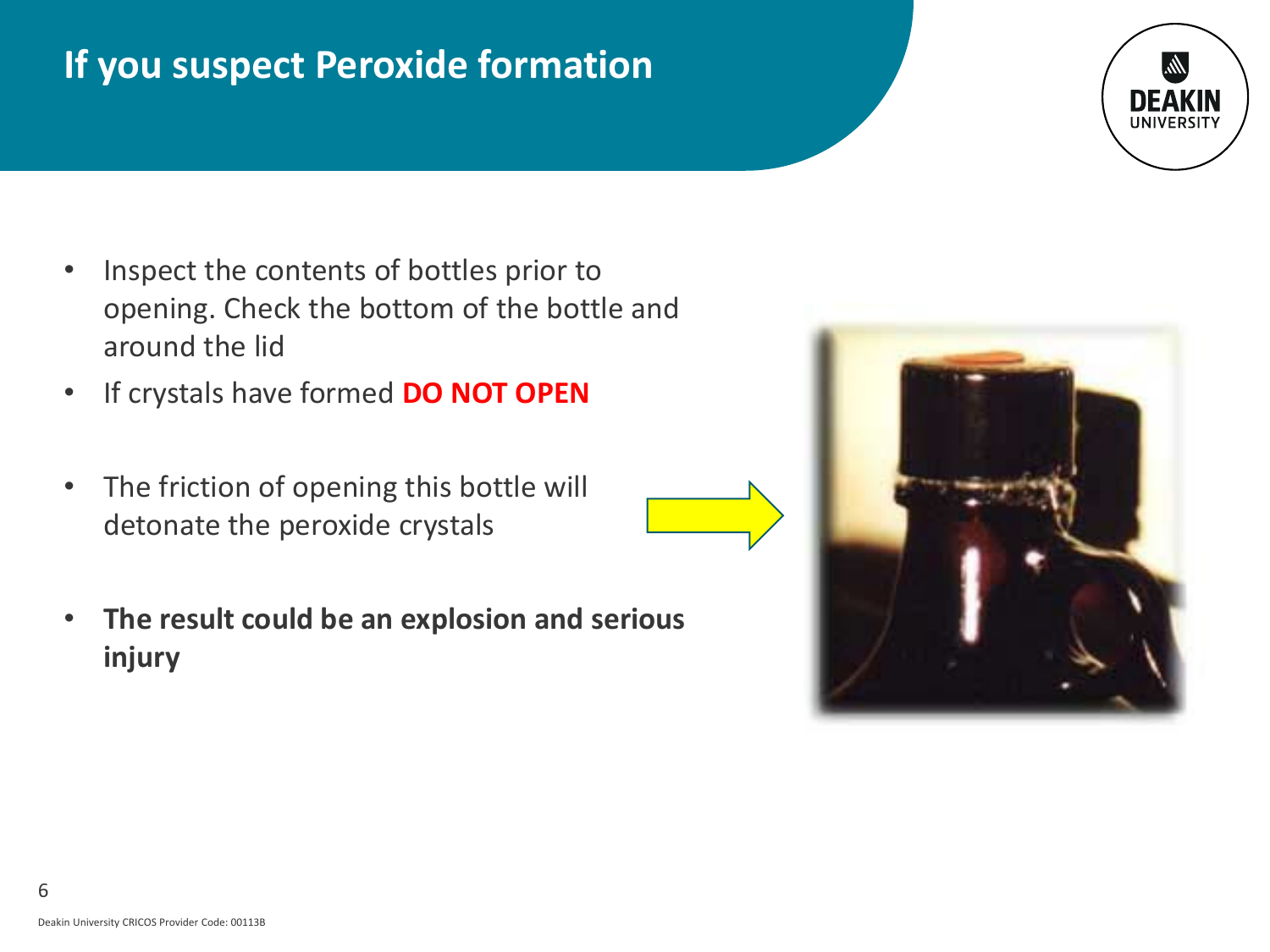## **If you suspect Peroxide formation – do:**



- If you suspect peroxides have formed: **DO NOT OPEN** the container!
- Report it immediately to a technical officer or laboratory supervisor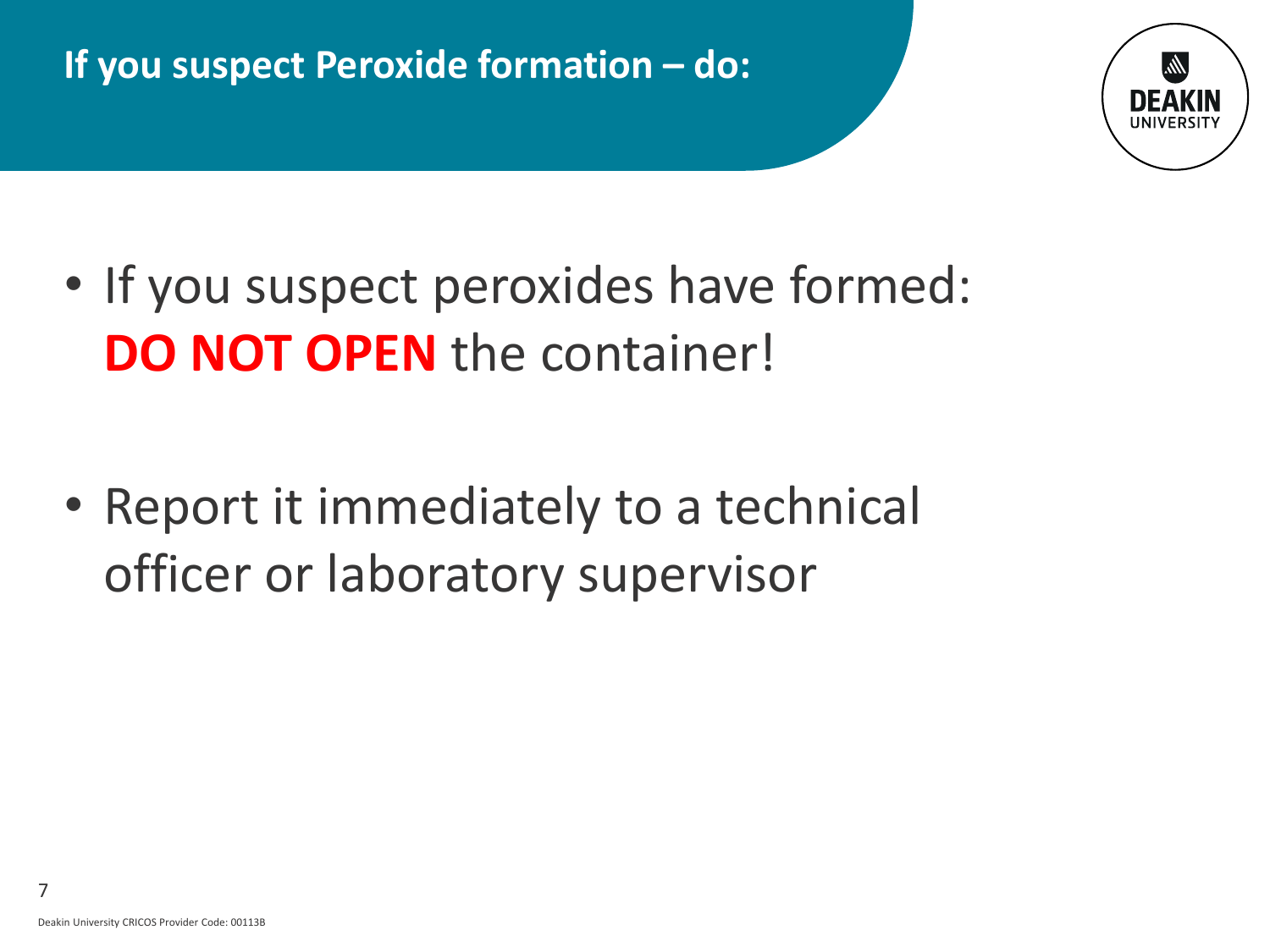## **Managing peroxide-formers**

#### **See the information sheet for peroxide-forming compounds.**

- 1. Label & date bottle upon arrival
- 2. If unopened discard after 18 months or stamped expiration date whichever comes first.
- 3. After opening test and record results on label every 6 months
- 4. Undated bottles to be discarded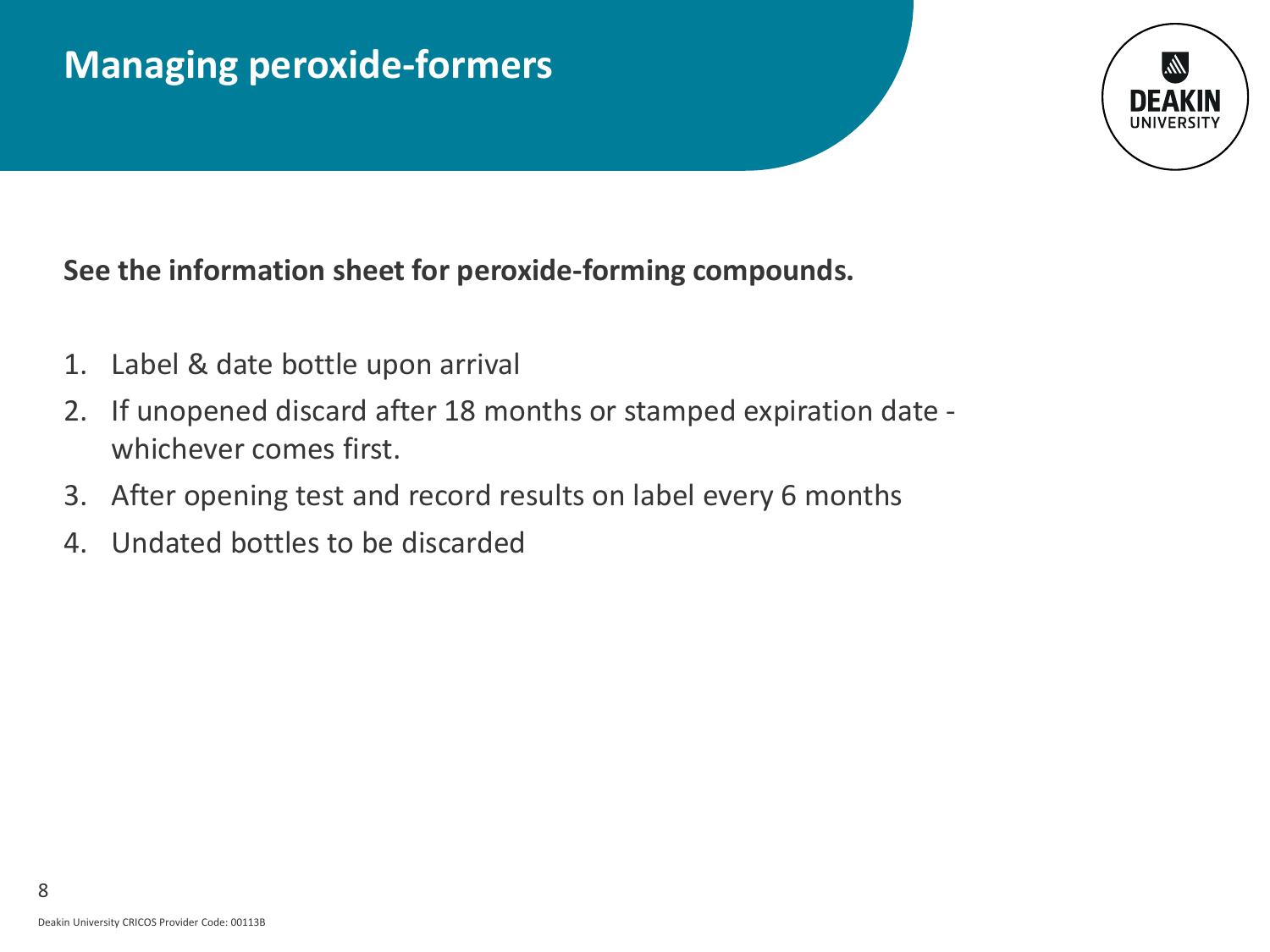## **Managing peroxide-formers (continued)**



- Only order small amounts of peroxide-formers for immediate use rather than bulk amounts for storage
- Store in tightly sealed, dark amber glass containers
- Inspect container for signs of peroxide formation prior to
- opening
- Avoid distillation of peroxide-formers
	- − Pre-test any potential peroxide-formers for peroxide formation immediately before distillation
	- Most explosions occur when peroxides are distilled to dryness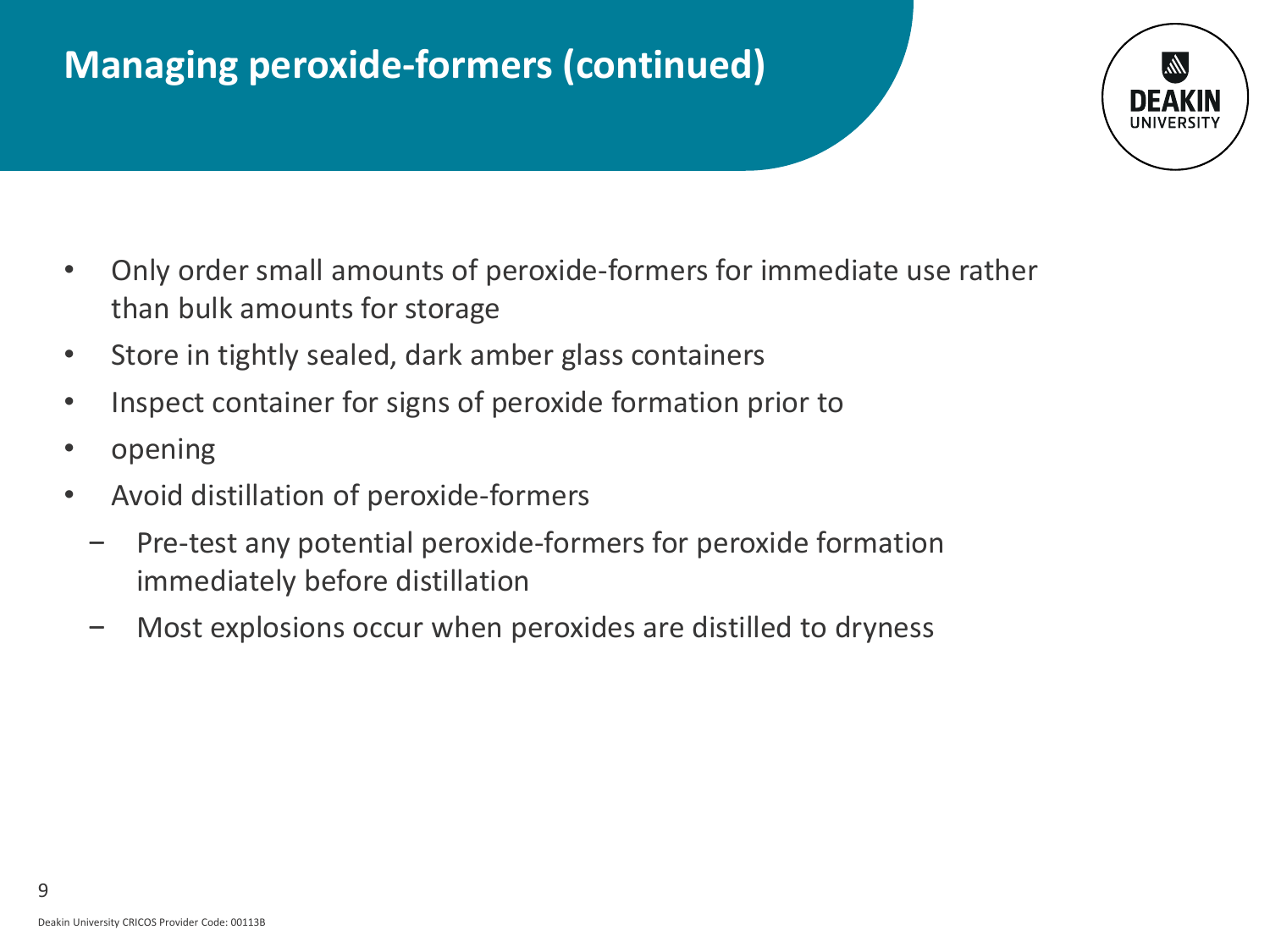## **Initial screening – verify:**



- Identity of chemical
- Date last opened (or if unopened, date received) is known and is within the recommended safe storage period per guidance in Appendix A of information pamphlet
- Evaporation of the chemical is known or estimated to be less than 10%
- Container shows no visible discoloration, liquid stratification, or crystallization (around the cap or in solution)

**CAUTION:** Never try to force open a rusted or stuck cap on a container of a peroxide-forming chemical.

• If any items above cannot be verified, the container should be considered unsafe and should not be disturbed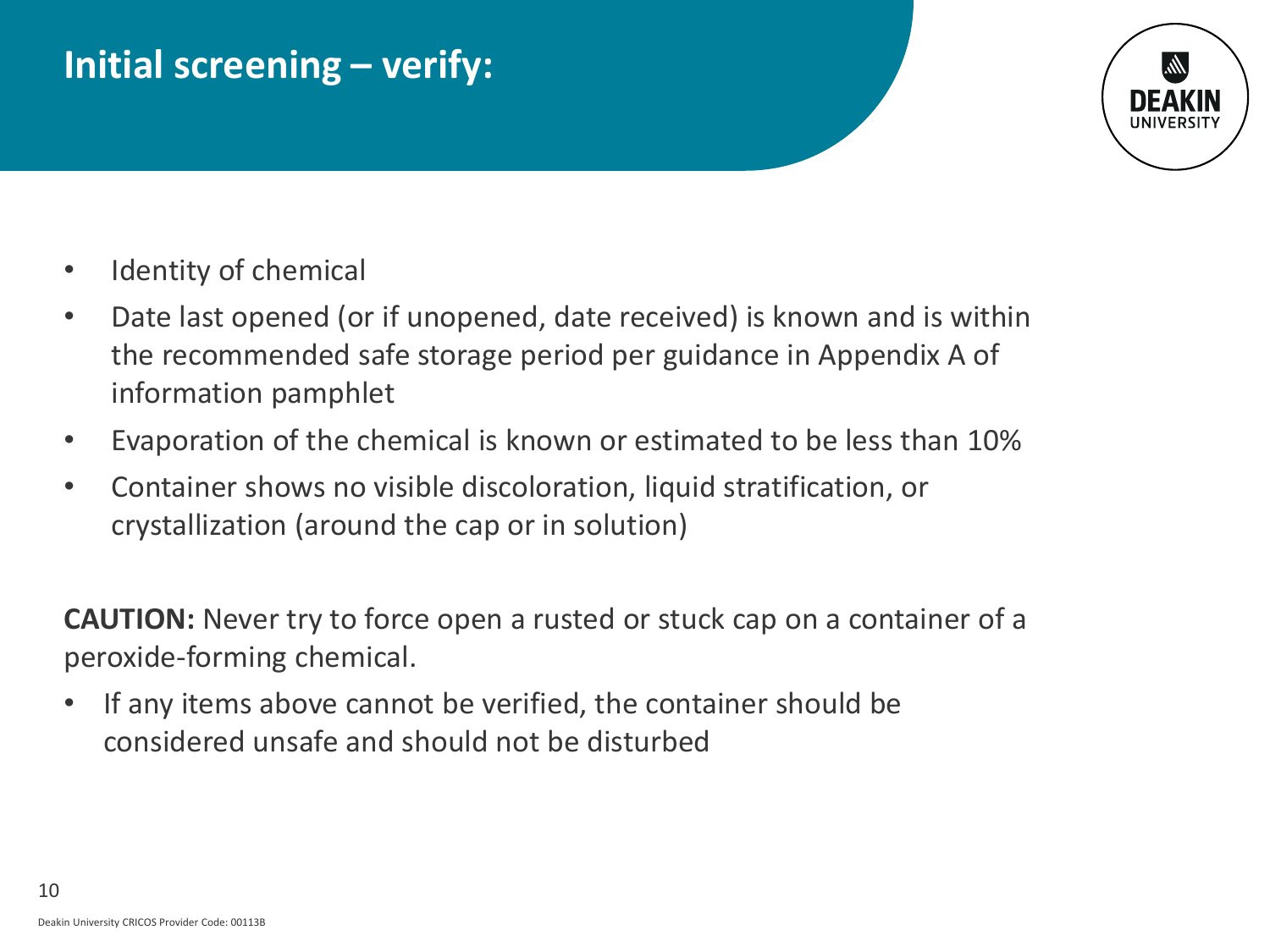## **Testing for Peroxide formation**

- Potential peroxide-formers must be tested every 6 months with 'peroxide detection strips' (see local technical staff for strips)
- If concentration is over 10ppm and there are no other signs of peroxide formation the chemical must be disposed of through regular chemical waste channels
- **Severe peroxide hazard (Group 1) chemicals must be disposed of 3 months after opening**
- **Do not test old bottles, or bottles that you suspect contain peroxides**

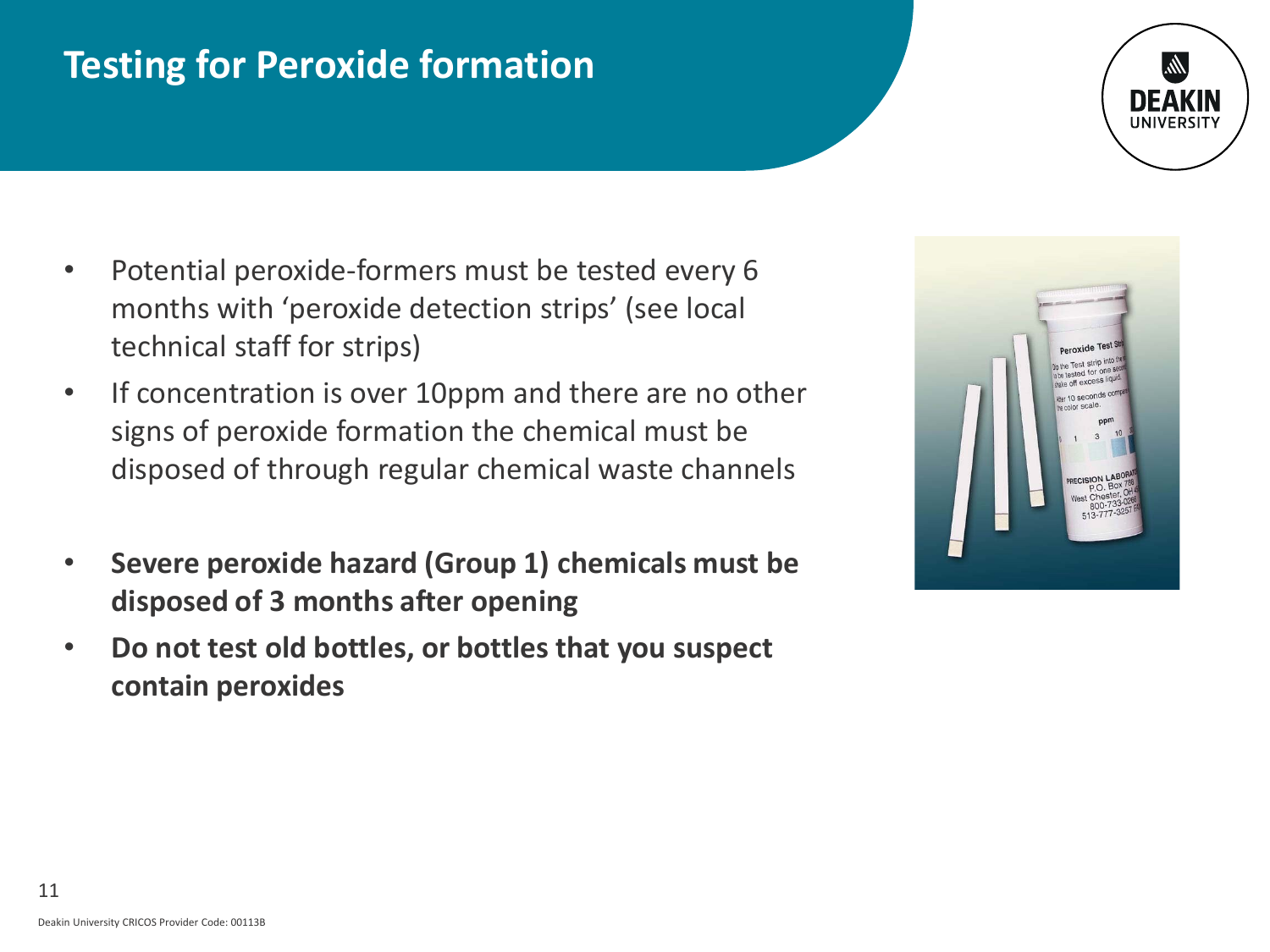### **Using Peroxide test strips**



- Put on PPE
- Carefully inspect the bottle for signs of peroxides
- Pour a small amount of chemical into a beaker
- Immerse the strip into the liquid for 1 second
	- − For **organic solvents** gently fan the strip for up to 30 seconds to evaporate the solvent
	- − For **aqueous solutions** allow the excess to run off via the long edge of the strip onto paper towel for 5 seconds
- Determine which colour field the strip matches on the test kit
- Read off the corresponding result
- Record the result on the container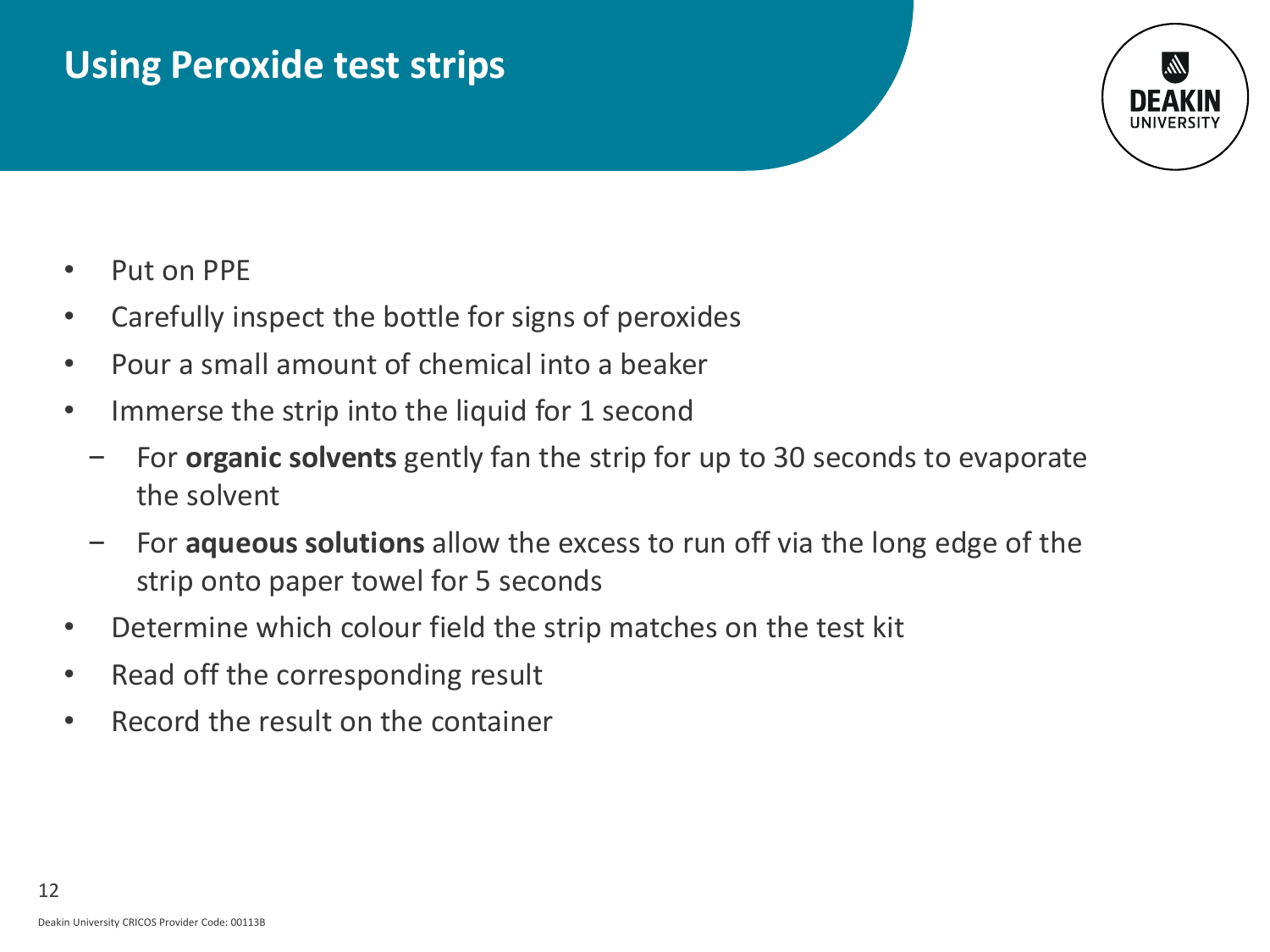## **Chemicals that form Peroxides**

#### **Group 1 – dispose after 3 months**

Butadiene (liquid monomer) Chloroprene (liquid monomer) Divinylacetylene (DVA) Di-iso-butyl ether Ethyl vinyl ether Isobutyl ether Isopropyl ether (Diisopropyl ether) Potassium amide Potassium metal Sodium amide (sodamide) Tetrafluoroethylene (liquid monomer) Vinylidene chloride (1,1-dichloroethylene)

#### **Common Group 2 chemicals – test every 6 months**

All ethers (e.g. diethyl ether) Propan-2-ol (aka 2-propanol & isopropanol) Dioxane Tetrahydrofuran Picric acid Acetaldehyde Cyclohexanol Cyclohexene

You need to identify all chemicals within your work area that can form peroxides. Check the MSDS for Risk phrase 19 (R19) or AUH019 for GHS-classified chemicals